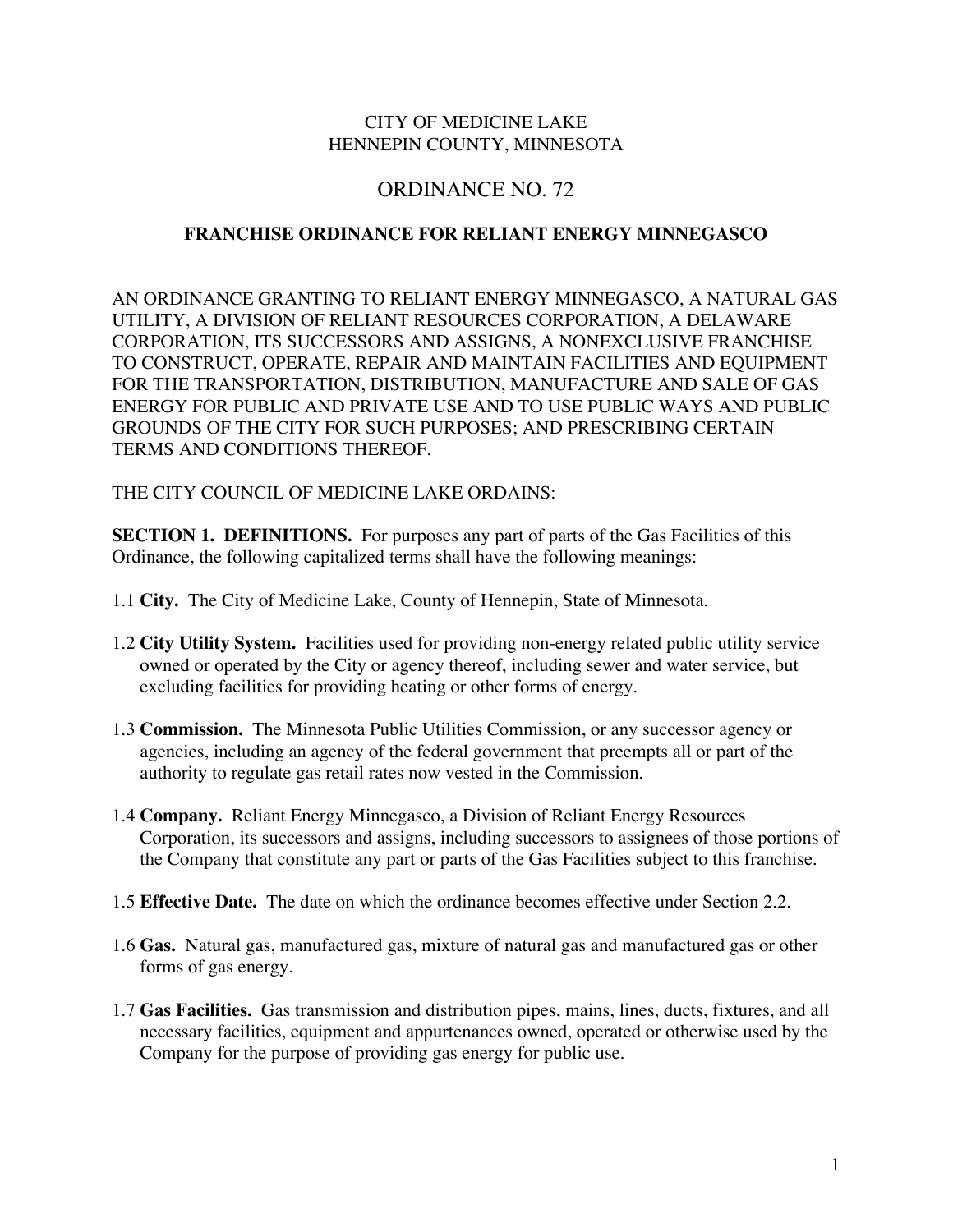- 1.8 **Non-Betterment Costs.** Costs incurred by the Company from relocation, removal or rearrangement of Gas Facilities that do not result in an improvement to the Facilities.
- 1.9 **Notice.** A writing served by a party or parties on another party or parties. Notice to Company must be mailed to:

Reliant Energy Minnegasco V.P., Marketing & Customer Services 800 LaSalle Avenue Minneapolis, MN 55402

Notice to City must be mailed to:

City of Medicine Lake 10609 S. Shore Drive Minneapolis, MN 55441

- 1.10 **Public Way.** Any street, alley or other public right-of-way within the City.
- 1.11 **Public Ground.** Land owned or otherwise controlled by the City for parks, open space or similar public purpose.

# **SECTION 2. FRANCHISE.**

- 2.1 **Grant of Franchise.** The City grants the Company, for a period of [twenty (20) years] from the Effective Date, the right to import, manufacture, transport, distribute and sell Gas for public and private use within and through the limits of the City. This right includes the provision of Gas that is (i) manufactured by the Company or its affiliates and delivered by the Company, (ii) purchased and delivered by the Company or (iii) purchased from another source by the retail customer and delivered by the Company. For these purposes, the Company may construct, operate, repair and maintain Gas Facilities in, on, over, under and across the Public Way and Public Ground subject to the provisions of this ordinance. The Company may do all things reasonably necessary or customary to accomplish these purposes, subject to other applicable ordinances, permit requirements and to further provisions of this ordinance.
- 2.2 **Effective Date.** This franchise is effective from and after its acceptance by the Company. Written acceptance or rejection of the franchise by the Company must be filed with the City Clerk within ninety (90) days after publication of this ordinance.
- 2.3 **Non exclusive Franchise.** This ordinance does not grant an exclusive franchise.
- 2.4 **Publication Expense.** The expense of publication of this ordinance must be paid by the Company.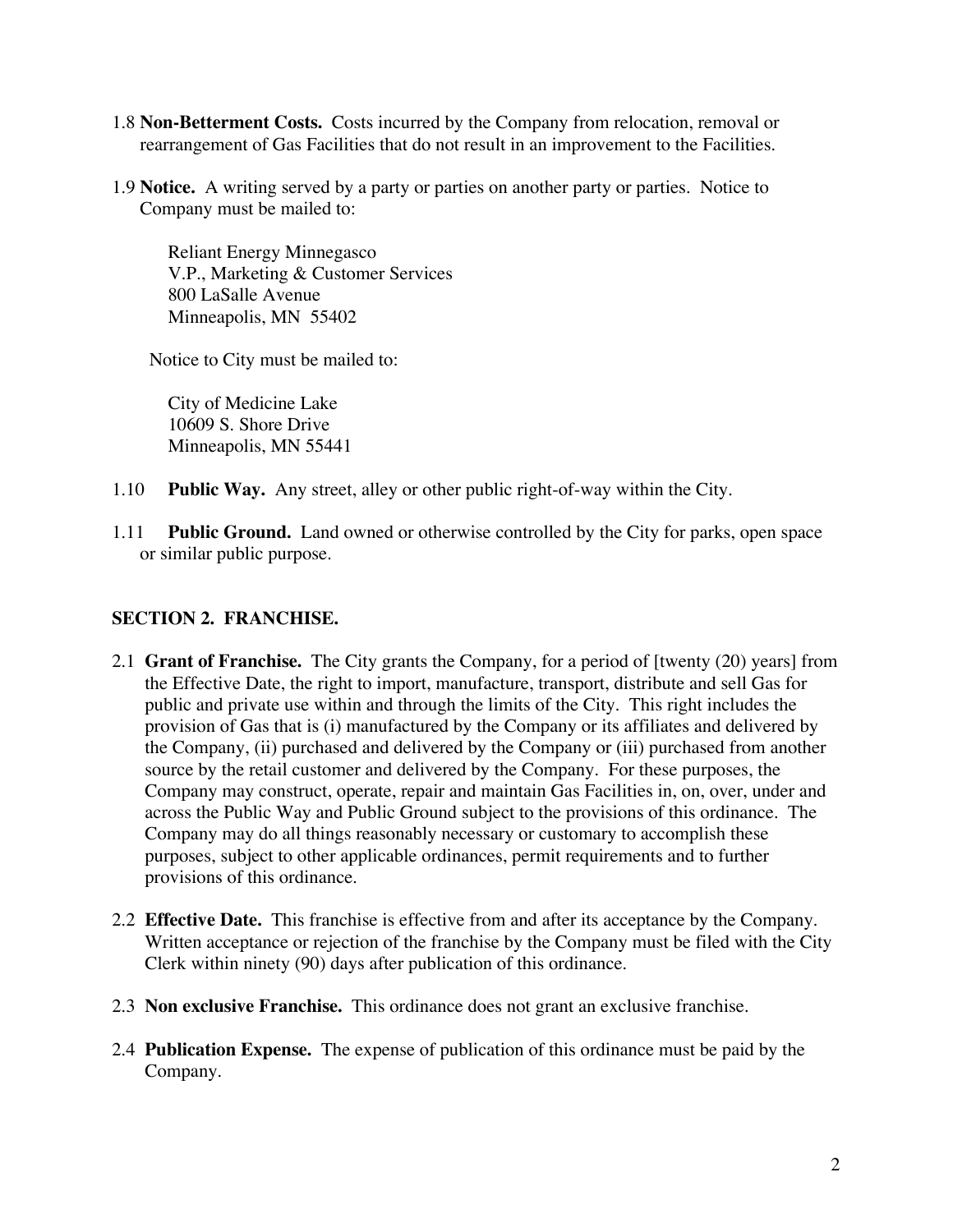- 2.5 **Default: Dispute Resolution.** If the City or Company asserts that the other party is in default in the performance of any obligation hereunder, the complaining party must notify the other party in writing of the default and the desired remedy. Representatives of the parties must promptly meet and attempt in good faith to negotiate a resolution of the dispute. If the dispute is not resolved within thirty (30) days after service of the notice, the parties may jointly select a mediator to facilitate further discussion. The parties will equally share the fees and expenses of the mediator. If a mediator is not used or if the parties are unable to resolve the dispute within thirty (30) days after first meeting with the mediator, either party may commence an action in District Court to interpret and enforce this franchise or for such other relief as may be permitted by law or equity.
- 2.6 **Continuation of Franchise.** If this franchise expires and the City and the Company are unable to agree on the terms of a new franchise, the existing franchise will remain in effect until a new franchise is agreed upon, or until 90 days after the City or the Company serves written Notice to the other party of their intention to allow the franchise agreement expire.

# **SECTION 3. CONDITIONS OF USE.**

- 3.1 **Location of Facilities.** Gas Facilities must be located, constructed, installed and maintained so as not to interfere with the existing City Utility System or the safety and convenience of ordinary travel along and over Public Ways. Gas Facilities may be located on Public Grounds as determined by the City. The Company's construction, reconstruction, operation, repair, maintenance and location of Gas Facilities is subject to other ordinances and regulation of the City, with the requirements of such being no more restrictive than those applicable to other energy suppliers requiring the use of the Public Way.
- 3.2 **Field Location.** Upon request by the City, the company must provide field locations for any of its Gas Facilities within the period of time required by Minnesota State Statute 216D.
- 3.3 **Permit Required.** The Company may not open or disturb the surface of any Public Way or Public Ground without first having obtained a permit from the City, for which the City may impose a reasonable fee. The permit conditions imposed on the Company may not be more burdensome than those imposed on other utilities for similar facilities or work. The Company may, however open and disturb the surface of any Pubic Way or Public Ground without a permit if (i) an emergency exists requiring the immediate repair of Gas Facilities and (ii) the Company gives notice to the city before, if possible, commencement of the emergency repair. Within two business days after commencing the repair, the Company must apply for any required permits and pay the required fees.
- 3.4 **Restoration.** After completing work requiring the opening of a Public Way or Public Ground, the Company must restore the same, including paving and its foundation, to the condition formerly existing and maintain the paved surfaces in good condition for two years thereafter. The work must be completed as promptly as weather permits. If the Company does not promptly perform and complete the work, remove all dirt, rubbish, equipment and material, and restore the Public Way or Public Ground, the City may, after demand to the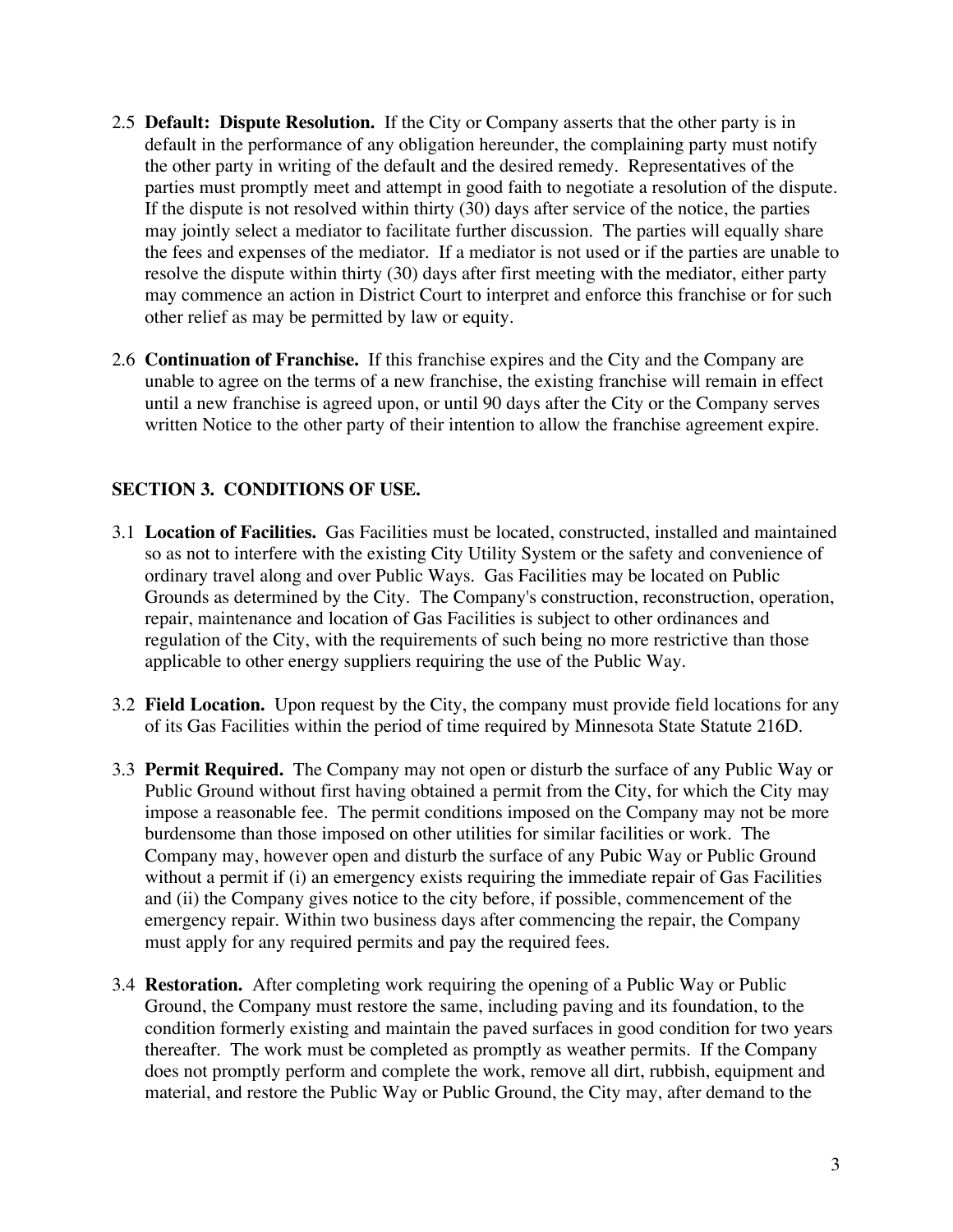Company to cure and the passage of a reasonable period of time not less than five calendar days following the demand, make the restoration at the expense of the Company. The Company must pay to the City the cost of such work done for or performed by the City, including administrative expense and overhead, plus ten percent of cost and administrative expense. This remedy is in addition to any other remedies available to the City for noncompliance with this section. Given the remedy outlined in this section 3.4 available to the City for noncompliance by the Company, the City hereby waives any requirement for the Company to post a construction performance bond, certificate of insurance, letter of credit or any other form of security or assurance that may be required, under separate existing or future ordinance of the City.

- 3.5 **Company Protection of Gas Facilities in Public Ways.** The Company must take reasonable measures to prevent the Gas Facilities from causing damage to persons or property. The Company must take reasonable measures to protect the Gas Facilities from damage that could be inflicted on the Facilities by persons, property or the elements. The Company and the City will comply with all applicable laws and codes when performing work near the Gas Facilities.
- 3.6 **Notice of Improvements.** The City must give the Company reasonable notice of plans for improvements to Public Ways or Public Ground. The notice must contain; (i) the nature and character of the improvements, (ii) the Public Ways or Public Grounds upon which the improvements are to be made, (iii) the extent of the improvements, (iv) the time when the City will start the work, and, (v) if more than one Public Way or Public Ground is involved, the order in which the work is to proceed. The notice must be given to the Company a sufficient length of time in advance of the actual commencement of the work to permit the Company to make any necessary additions, alterations, or repairs to its Gas Facilities. If streets are at final width and grade and the City has installed underground sewer and water mains and service connections to the property line abutting the streets prior to a permanent paving or resurfacing of such streets, and the Company's main is located under such street, the City may require the Company to install gas service connections prior to such paving or resurfacing, if it is apparent that gas service will be required during the five years following the paving or resurfacing.

# **SECTION 4. RELOCATIONS.**

4.1 **Relocation of Gas Facilities in Public Ways.** If the City determines by the proper exercise of its police power to vacate a Public Way for a City improvement project, or to grade, regrade or change the alignment of any Public Way, or construct or reconstruct any City Utility System in any Public Way, the City may order the Company to relocate its Gas Facilities at the Company's own expense. The City must give the Company sufficient notice of plans to vacate for a City improvement project, or to grade, re-grade, or change the alignment of any Public Way or to construct or reconstruct any City Utility System. If a relocation is ordered within five (5) years of a prior relocation of the same Gas Facilities, which was made at Company expense, the City will reimburse the company on a time and material basis for Non-Betterment Costs. If any subsequent relocation is required because of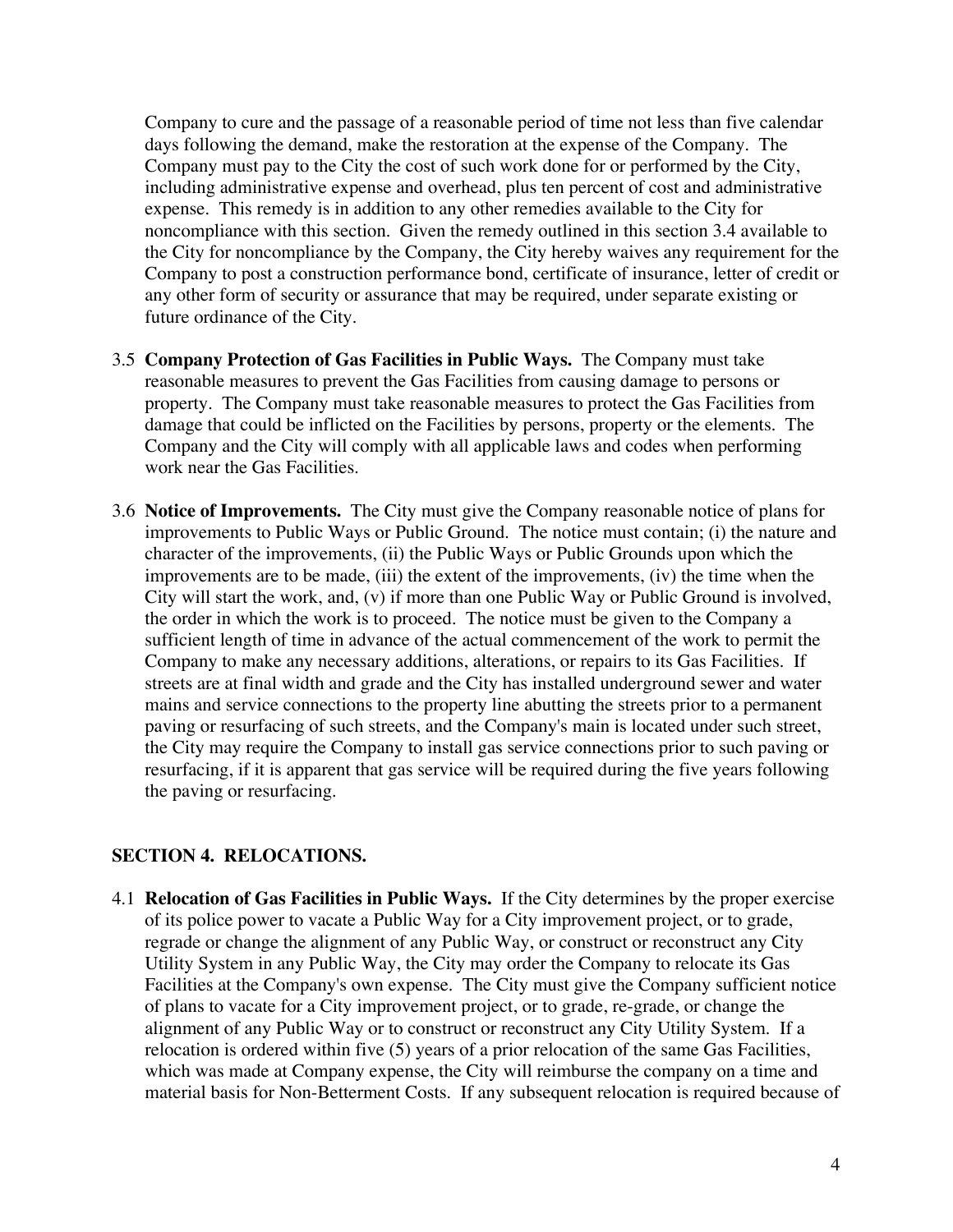the extension of a City Utility System to a previously unserved area, the City may require the Company to make the subsequent relocation at the Company's expense. Nothing in this ordinance requires the Company to relocate, remove, replace or reconnect its Facilities at the Company's expense where such relocation, removal, replacement or reconstruction is solely for the convenience of the City and is not reasonably necessary for the construction or reconstruction of a Public Way or City Utility System or other City improvement. The City will not require the removal of abandoned natural gas facilities in any case, unless these facilities are in direct conflict with a Public Way grade change or proposed City Utility System or City improvement. The provisions of this section 4.1 apply only to Gas Facilities constructed in reliance on this franchise and the Company does not waive its rights under an easement or prescriptive right in the Public Way.

- 4.2 **Relocation of Gas Facilities in Public Ground.** The City may, by the proper exercise of its police power, require the Company to relocate the Gas Facilities within or remove the Gas Facilities from Public Ground, upon a finding by City that the Gas Facilities have become or will become a substantial impairment of the public use or enjoyment to which the Public Ground is or will be put. The relocation or removal will be at the Company's expense. The provisions of this Section 4.2 apply only to Gas Facilities constructed in reliance on this franchise and the Company does not waive its rights under an easement or prescriptive right in the Public Ground. The City will not require the removal of abandoned natural Gas Facilities in Public Ground in any case, unless these facilities have become or will become a substantial impairment of the public use or enjoyment to which the Public Ground is or will be put.
- 4.3 **Vacation of Public Ways.** The City must give the Company at least three-weeks' Notice of the proposed vacation of a Public Way. Except where required for a City street or other improvement project or as otherwise provided in Section 4.1, the Vacation of a Public Way, after the installation of Gas Facilities, does not deprive the Company of its rights to operate and maintain the Gas Facilities until the reasonable cost of relocating the same and the loss and expense resulting from such relocation are first paid to the Company by the City. If the vacation of Public Way does not require the relocation of existing Gas Facilities, the City shall reserve a utility easement to the Company, created by and within the document establishing the vacation, or the City will preserve a right-of-way in the manner permitted by law.
- 4.4 **Projects with Federal Funding.** Relocation, removal or rearrangement of any Gas Facilities made necessary because of the extension into or through the City of a federallyaided highway project shall be governed by the provisions of Minnesota Statutes, Section 161.46.

#### **SECTION 5. DEFENSE AND INDEMNIFICATION.**

5.1 **Terms.** The Company shall indemnify, keep and hold the City, its elected officials, officers, employees, and agents free and harmless from any and all claims and actions on account of injury or death of persons or damage to property occasioned by the construction,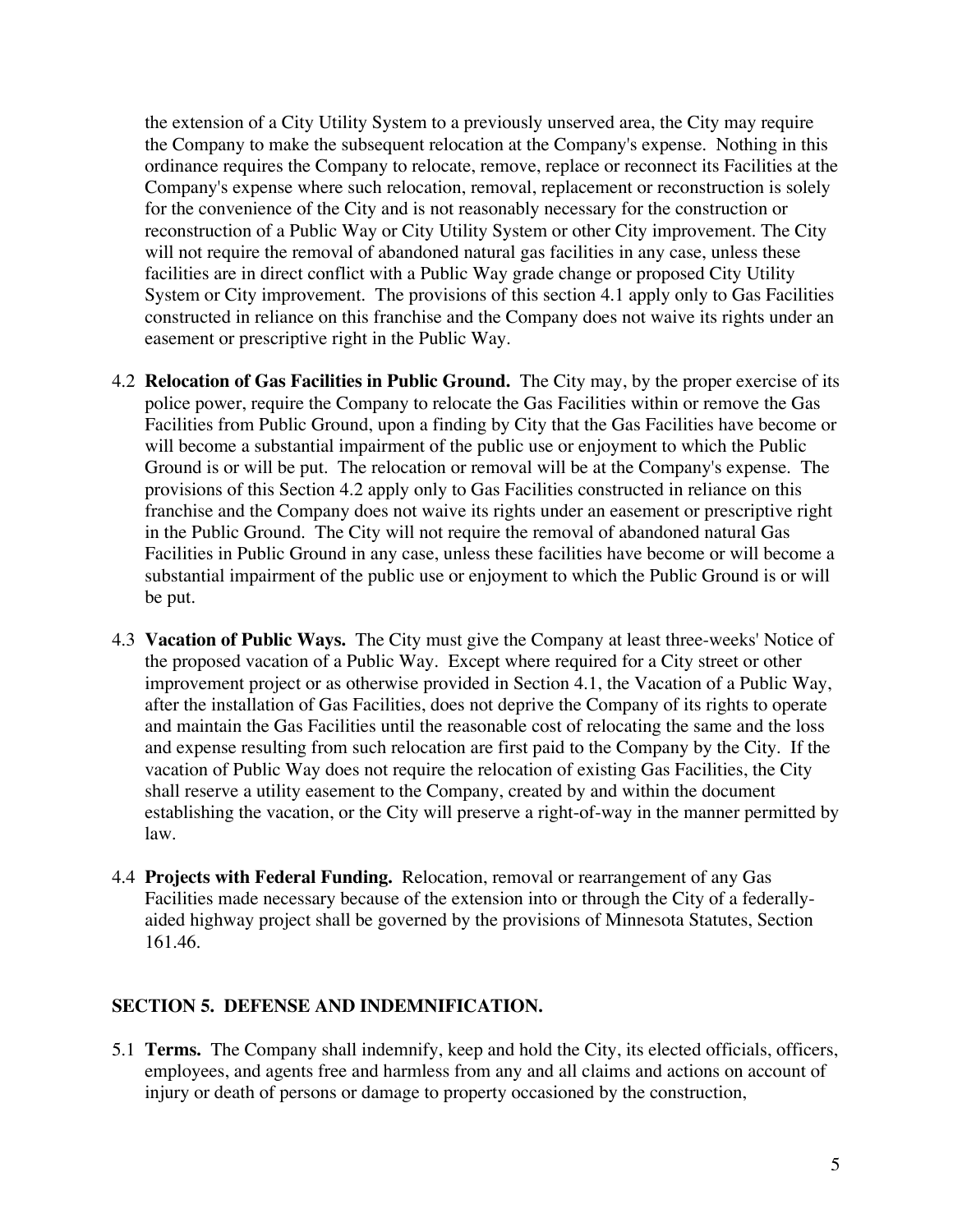maintenance, repair, removal, on or across the Public Way and the Public Ground of the City, unless such injury or damage is the result of negligence of the City, its elected officials, employees, officers, or agents. The City shall not be entitled to reimbursement for its costs incurred prior to notification to the Company of claims or actions and a reasonable opportunity for the Company to accept and undertake the defense.

5.2 **Litigation.** If such a suit is brought against the City under circumstances where the agreement in this Section 5 to indemnify applies, the Company at its sole cost and expense will defend the City in such suit if Notice thereof is promptly given to the Company within a reasonable period. If the Company is required to indemnify and defend, it will thereafter have control of such litigation, but the Company may not settle such litigation without the consent of the City, which consent will not be unreasonably withheld. This section is not as to third parties a waiver of any defense or immunity otherwise available to the City; and the Company, in defending any action on behalf of the City is entitled to assert in any action every defense or immunity that the City could assert in its own behalf.

# **SECTION 6. SUCCESSORS IN INTEREST.**

6.1 This ordinance and the rights and obligations conferred hereby, is binding on and inures to the benefit of the City and its successors and on the Company and its successors and permitted assigns.

# **SECTION 7. FRANCHISE FEE.**

- 7.1 **Separate Ordinance.** During the term of the franchise hereby granted, and in lieu of any permit, licensing, or other fees, charges, or costs imposed on the Company for providing gas service or performing work necessary to provide gas service in the City during the term of this franchise, the City may impose on the Company a franchise fee. In addition to the franchise fee, the Company shall be required to pay only such other fees, charges, costs or taxes which are generally required to be paid by other businesses or persons in the city. The franchise fee must be imposed by a separate ordinance adopted by the City Council, which ordinance may not be adopted until at least 60 days after Notice enclosing such proposed ordinance has been served upon the Company by certified mail. A fee imposed under this section does not become effective until 60 days after Notice enclosing the adopted ordinance has been served upon the Company by certified mail.
- 7.2 **Condition of Fee.** The separate ordinance imposing the fee shall not be effective against the Company unless it lawfully imposes a fee or tax of the same or greater equivalent amount on the sale and/or delivery of energy within the City by any other energy supplier, provided that, as to such supplier, the City has the authority to require a franchise fee or impose a tax. The Company may petition the City to exempt or reduce the franchise fee applicable to customers who bypass or pose an imminent threat of physically bypassing the Company's distribution system for economic reasons, including the existence of the franchise fee. The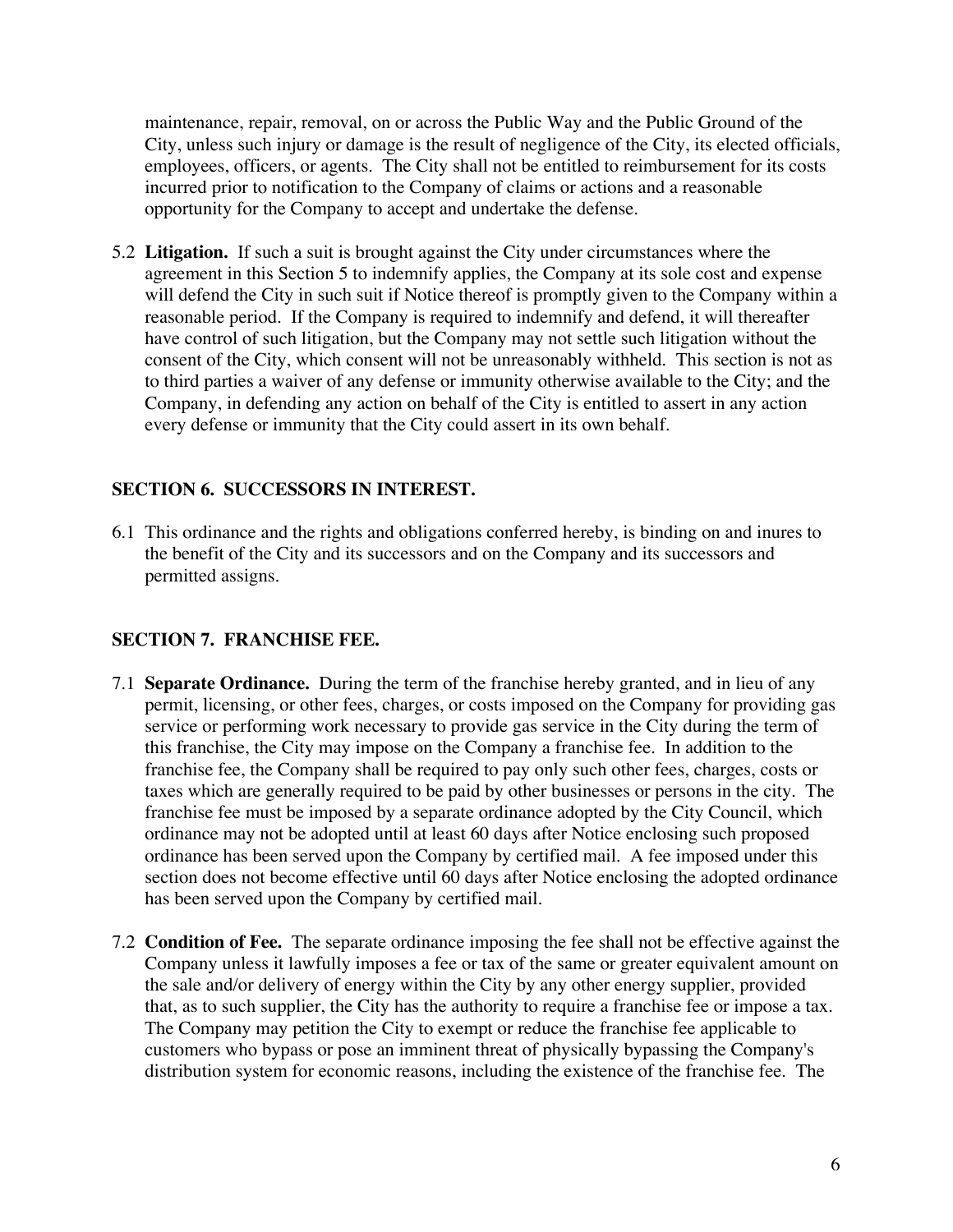City shall not unreasonably withhold such exemption or reduction in franchise fees for such customers.

- 7.3 **Calculation of Fee.** The City may impose the franchise fee: (i) as a combination of percentage of gross revenues received from customers in the Residential Customer Class for its utility operations within the City and as a flat meter fee per customer, for customers in non-residential customer classes, or (ii) as a flat meter fee per customer within the City, or (iii) as a fee based on units of gas delivered to any class of retail customers within the corporate limits of the City. The method of imposing the franchise fee: the percent of revenue rate, the flat rate and the per unit rate may differ for each customer class. If prior to the expiration of this ordinance, customers in Minnegasco's Residential Customer Class begin to purchase and/or transport gas from companies other than Minnegasco, the City may only impose the flat fee method (ii) or the units of gas method (iii), as a way of collecting fees. If the percentage of gross revenue method (i) has previously been implemented, it must be changed to method (ii) or method (iii).
- 7.4 **Collection of the Fee.** The franchise fee will be payable not less often than quarterly and based on any of the alternative formulas described in Section 7.3 during complete billing months of the period for which payment is to be made. The franchise fee formula may be changed by ordinance from time to time; however, each change must meet the same notice requirements and may not be made more often than annually. The fee may not exceed any amount that the Company may legally charge to its customers, prior to payment to the City, by imposing a surcharge equivalent to such fee in its rates of gas service. The Company may pay the City the fee based upon the surcharge billed, subject to subsequent reductions for uncollectibles or customer refunds. The Company agrees to make available for inspection by the City at reasonable times all records necessary to audit the Company's determination of the franchise fee payments.

# **SECTION 8. LIMITATION ON APPLICABILITY.**

8.1 **Limitations on Applicability.** This Ordinance constitutes a franchise agreement between the City and the Company. No provision of this franchise inures to the benefit of any third person, including the public at large, so as to constitute any such person as a third-party beneficiary of the agreement or of any one or more of the terms hereof, or otherwise give rise to any cause of action for any person not a party hereto.

# **SECTION 9. PREVIOUS FRANCHISES SUPERSEDED.**

9.1 **Previous Franchise superseded.** This franchise supersedes and replaces previous franchises granted to the Company or its predecessors.